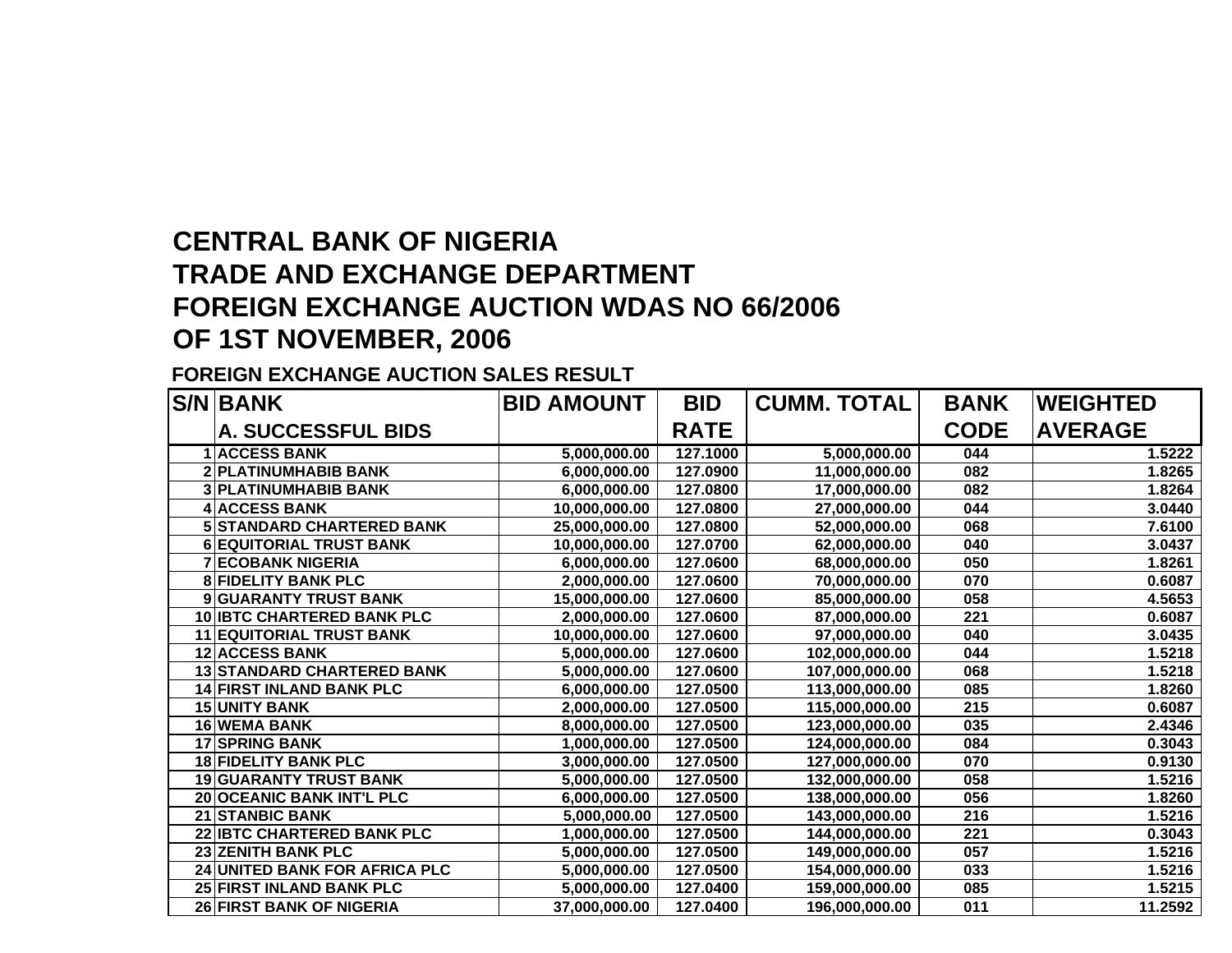| 27 WEMA BANK<br>5,000,000.00<br>127.0400<br>035<br>201,000,000.00<br><b>28 DIAMOND BANK</b><br>127.0400<br>063<br>5,000,000.00<br>206,000,000.00<br>29 FIDELITY BANK PLC<br>5,000,000.00<br>127.0400<br>211,000,000.00<br>070<br>1.5215<br>30 SKYE BANK<br>076<br>127.0400<br>212,500,000.00<br>1,500,000.00<br>0.4565<br><b>31 STANBIC BANK</b><br>216<br>1.5215<br>5,000,000.00<br>127.0400<br>217,500,000.00<br><b>32 IBTC CHARTERED BANK PLC</b><br>1,000,000.00<br>127.0400<br>218,500,000.00<br>221<br>0.3043<br><b>33 ZENITH BANK PLC</b><br>127.0400<br>057<br>3.0430<br>10,000,000.00<br>228,500,000.00<br><b>34 UNION BANK OF NIG PLC</b><br>127.0400<br>5,000,000.00<br>233,500,000.00<br>032<br>1.5215<br><b>35 UNITED BANK FOR AFRICA PLC</b><br>127.0400<br>248,500,000.00<br>033<br>4.5645<br>15,000,000.00<br><b>36 INTERCONTINENTAL BANK</b><br>127.0400<br>069<br>11.7092<br>38,478,770.86<br>286,978,770.86<br><b>37 NIGERIA INTERNATIONAL BANK</b><br>20,000,000.00<br>127.0400<br>306,978,770.86<br>023<br>6.0861<br>1.5215<br><b>38 STANDARD CHARTERED BANK</b><br>5,000,000.00<br>127.0400<br>068<br>311,978,770.86<br>311,978,770.86<br><b>B. UNSUCCESSFUL BIDS</b><br><b>39 FIRST BANK OF NIGERIA</b><br>127.0300<br>20,000,000.00<br>331,978,770.86<br>011<br>6.0856<br>40 WEMA BANK<br>127.0300<br>3,000,000.00<br>035<br>0.9128<br>334,978,770.86<br>063<br><b>41 DIAMOND BANK</b><br>5,000,000.00<br>127.0300<br>1.5214<br>339,978,770.86<br>42 STERLING BANK<br>127.0300<br>232<br>3.0428<br>10,000,000.00<br>349,978,770.86<br>43 GUARANTY TRUST BANK<br>127.0300<br>500,000.00<br>058<br>0.1521<br>350,478,770.86<br><b>44 ZENITH BANK PLC</b><br>057<br>1.5214<br>5,000,000.00<br>127.0300<br>355,478,770.86<br>45 UNION BANK OF NIG PLC<br>10,000,000.00<br>127.0300<br>032<br>3.0428<br>365,478,770.86<br>1.5214<br><b>46 UNITED BANK FOR AFRICA PLC</b><br>127.0300<br>033<br>5,000,000.00<br>370,478,770.86<br>47 NIGERIA INTERNATIONAL BANK<br>127.0300<br>023<br>1.5214<br>5,000,000.00<br>375,478,770.86<br><b>48 DIAMOND BANK</b><br>127.0200<br>063<br>1.5213<br>5,000,000.00<br>380,478,770.86<br><b>49 STANBIC BANK</b><br>127.0200<br>216<br>1,000,000.00<br>0.3043<br>381,478,770.86<br>50 FIRST BANK OF NIGERIA<br>127.0100<br>011<br>10,000,000.00<br>391,478,770.86<br>3.0423<br>51 FCMB<br>214<br>1.5212<br>5,000,000.00<br>127.0100<br>396,478,770.86<br>52 STERLING BANK<br>232<br>10,000,000.00<br>127.0000<br>3.0421<br>406,478,770.86<br>53 STANBIC BANK<br>1,000,000.00<br>127.0000<br>216<br>0.3042<br>407,478,770.86<br>54 FCMB<br>127.0000<br>214<br>5,000,000.00<br>412,478,770.86<br>55 FCMB<br>1.5198<br>5,000,000.00<br>126.9000<br>417,478,770.86<br>214<br>105,500,000.00<br>127.0433<br>TOTAL (A + B)<br>417,478,770.86 |  |  |        |
|-------------------------------------------------------------------------------------------------------------------------------------------------------------------------------------------------------------------------------------------------------------------------------------------------------------------------------------------------------------------------------------------------------------------------------------------------------------------------------------------------------------------------------------------------------------------------------------------------------------------------------------------------------------------------------------------------------------------------------------------------------------------------------------------------------------------------------------------------------------------------------------------------------------------------------------------------------------------------------------------------------------------------------------------------------------------------------------------------------------------------------------------------------------------------------------------------------------------------------------------------------------------------------------------------------------------------------------------------------------------------------------------------------------------------------------------------------------------------------------------------------------------------------------------------------------------------------------------------------------------------------------------------------------------------------------------------------------------------------------------------------------------------------------------------------------------------------------------------------------------------------------------------------------------------------------------------------------------------------------------------------------------------------------------------------------------------------------------------------------------------------------------------------------------------------------------------------------------------------------------------------------------------------------------------------------------------------------------------------------------------------------------------------------------------------------------------------------------------------------------------------------------------------------------------------------------------------------------------------------------------------------------------------------------------------------------------------------------------------------------------------------------------------------------|--|--|--------|
|                                                                                                                                                                                                                                                                                                                                                                                                                                                                                                                                                                                                                                                                                                                                                                                                                                                                                                                                                                                                                                                                                                                                                                                                                                                                                                                                                                                                                                                                                                                                                                                                                                                                                                                                                                                                                                                                                                                                                                                                                                                                                                                                                                                                                                                                                                                                                                                                                                                                                                                                                                                                                                                                                                                                                                                           |  |  | 1.5215 |
|                                                                                                                                                                                                                                                                                                                                                                                                                                                                                                                                                                                                                                                                                                                                                                                                                                                                                                                                                                                                                                                                                                                                                                                                                                                                                                                                                                                                                                                                                                                                                                                                                                                                                                                                                                                                                                                                                                                                                                                                                                                                                                                                                                                                                                                                                                                                                                                                                                                                                                                                                                                                                                                                                                                                                                                           |  |  | 1.5215 |
|                                                                                                                                                                                                                                                                                                                                                                                                                                                                                                                                                                                                                                                                                                                                                                                                                                                                                                                                                                                                                                                                                                                                                                                                                                                                                                                                                                                                                                                                                                                                                                                                                                                                                                                                                                                                                                                                                                                                                                                                                                                                                                                                                                                                                                                                                                                                                                                                                                                                                                                                                                                                                                                                                                                                                                                           |  |  |        |
|                                                                                                                                                                                                                                                                                                                                                                                                                                                                                                                                                                                                                                                                                                                                                                                                                                                                                                                                                                                                                                                                                                                                                                                                                                                                                                                                                                                                                                                                                                                                                                                                                                                                                                                                                                                                                                                                                                                                                                                                                                                                                                                                                                                                                                                                                                                                                                                                                                                                                                                                                                                                                                                                                                                                                                                           |  |  |        |
|                                                                                                                                                                                                                                                                                                                                                                                                                                                                                                                                                                                                                                                                                                                                                                                                                                                                                                                                                                                                                                                                                                                                                                                                                                                                                                                                                                                                                                                                                                                                                                                                                                                                                                                                                                                                                                                                                                                                                                                                                                                                                                                                                                                                                                                                                                                                                                                                                                                                                                                                                                                                                                                                                                                                                                                           |  |  |        |
|                                                                                                                                                                                                                                                                                                                                                                                                                                                                                                                                                                                                                                                                                                                                                                                                                                                                                                                                                                                                                                                                                                                                                                                                                                                                                                                                                                                                                                                                                                                                                                                                                                                                                                                                                                                                                                                                                                                                                                                                                                                                                                                                                                                                                                                                                                                                                                                                                                                                                                                                                                                                                                                                                                                                                                                           |  |  |        |
|                                                                                                                                                                                                                                                                                                                                                                                                                                                                                                                                                                                                                                                                                                                                                                                                                                                                                                                                                                                                                                                                                                                                                                                                                                                                                                                                                                                                                                                                                                                                                                                                                                                                                                                                                                                                                                                                                                                                                                                                                                                                                                                                                                                                                                                                                                                                                                                                                                                                                                                                                                                                                                                                                                                                                                                           |  |  |        |
|                                                                                                                                                                                                                                                                                                                                                                                                                                                                                                                                                                                                                                                                                                                                                                                                                                                                                                                                                                                                                                                                                                                                                                                                                                                                                                                                                                                                                                                                                                                                                                                                                                                                                                                                                                                                                                                                                                                                                                                                                                                                                                                                                                                                                                                                                                                                                                                                                                                                                                                                                                                                                                                                                                                                                                                           |  |  |        |
|                                                                                                                                                                                                                                                                                                                                                                                                                                                                                                                                                                                                                                                                                                                                                                                                                                                                                                                                                                                                                                                                                                                                                                                                                                                                                                                                                                                                                                                                                                                                                                                                                                                                                                                                                                                                                                                                                                                                                                                                                                                                                                                                                                                                                                                                                                                                                                                                                                                                                                                                                                                                                                                                                                                                                                                           |  |  |        |
|                                                                                                                                                                                                                                                                                                                                                                                                                                                                                                                                                                                                                                                                                                                                                                                                                                                                                                                                                                                                                                                                                                                                                                                                                                                                                                                                                                                                                                                                                                                                                                                                                                                                                                                                                                                                                                                                                                                                                                                                                                                                                                                                                                                                                                                                                                                                                                                                                                                                                                                                                                                                                                                                                                                                                                                           |  |  |        |
|                                                                                                                                                                                                                                                                                                                                                                                                                                                                                                                                                                                                                                                                                                                                                                                                                                                                                                                                                                                                                                                                                                                                                                                                                                                                                                                                                                                                                                                                                                                                                                                                                                                                                                                                                                                                                                                                                                                                                                                                                                                                                                                                                                                                                                                                                                                                                                                                                                                                                                                                                                                                                                                                                                                                                                                           |  |  |        |
|                                                                                                                                                                                                                                                                                                                                                                                                                                                                                                                                                                                                                                                                                                                                                                                                                                                                                                                                                                                                                                                                                                                                                                                                                                                                                                                                                                                                                                                                                                                                                                                                                                                                                                                                                                                                                                                                                                                                                                                                                                                                                                                                                                                                                                                                                                                                                                                                                                                                                                                                                                                                                                                                                                                                                                                           |  |  |        |
|                                                                                                                                                                                                                                                                                                                                                                                                                                                                                                                                                                                                                                                                                                                                                                                                                                                                                                                                                                                                                                                                                                                                                                                                                                                                                                                                                                                                                                                                                                                                                                                                                                                                                                                                                                                                                                                                                                                                                                                                                                                                                                                                                                                                                                                                                                                                                                                                                                                                                                                                                                                                                                                                                                                                                                                           |  |  |        |
|                                                                                                                                                                                                                                                                                                                                                                                                                                                                                                                                                                                                                                                                                                                                                                                                                                                                                                                                                                                                                                                                                                                                                                                                                                                                                                                                                                                                                                                                                                                                                                                                                                                                                                                                                                                                                                                                                                                                                                                                                                                                                                                                                                                                                                                                                                                                                                                                                                                                                                                                                                                                                                                                                                                                                                                           |  |  |        |
|                                                                                                                                                                                                                                                                                                                                                                                                                                                                                                                                                                                                                                                                                                                                                                                                                                                                                                                                                                                                                                                                                                                                                                                                                                                                                                                                                                                                                                                                                                                                                                                                                                                                                                                                                                                                                                                                                                                                                                                                                                                                                                                                                                                                                                                                                                                                                                                                                                                                                                                                                                                                                                                                                                                                                                                           |  |  |        |
|                                                                                                                                                                                                                                                                                                                                                                                                                                                                                                                                                                                                                                                                                                                                                                                                                                                                                                                                                                                                                                                                                                                                                                                                                                                                                                                                                                                                                                                                                                                                                                                                                                                                                                                                                                                                                                                                                                                                                                                                                                                                                                                                                                                                                                                                                                                                                                                                                                                                                                                                                                                                                                                                                                                                                                                           |  |  |        |
|                                                                                                                                                                                                                                                                                                                                                                                                                                                                                                                                                                                                                                                                                                                                                                                                                                                                                                                                                                                                                                                                                                                                                                                                                                                                                                                                                                                                                                                                                                                                                                                                                                                                                                                                                                                                                                                                                                                                                                                                                                                                                                                                                                                                                                                                                                                                                                                                                                                                                                                                                                                                                                                                                                                                                                                           |  |  |        |
|                                                                                                                                                                                                                                                                                                                                                                                                                                                                                                                                                                                                                                                                                                                                                                                                                                                                                                                                                                                                                                                                                                                                                                                                                                                                                                                                                                                                                                                                                                                                                                                                                                                                                                                                                                                                                                                                                                                                                                                                                                                                                                                                                                                                                                                                                                                                                                                                                                                                                                                                                                                                                                                                                                                                                                                           |  |  |        |
|                                                                                                                                                                                                                                                                                                                                                                                                                                                                                                                                                                                                                                                                                                                                                                                                                                                                                                                                                                                                                                                                                                                                                                                                                                                                                                                                                                                                                                                                                                                                                                                                                                                                                                                                                                                                                                                                                                                                                                                                                                                                                                                                                                                                                                                                                                                                                                                                                                                                                                                                                                                                                                                                                                                                                                                           |  |  |        |
|                                                                                                                                                                                                                                                                                                                                                                                                                                                                                                                                                                                                                                                                                                                                                                                                                                                                                                                                                                                                                                                                                                                                                                                                                                                                                                                                                                                                                                                                                                                                                                                                                                                                                                                                                                                                                                                                                                                                                                                                                                                                                                                                                                                                                                                                                                                                                                                                                                                                                                                                                                                                                                                                                                                                                                                           |  |  |        |
|                                                                                                                                                                                                                                                                                                                                                                                                                                                                                                                                                                                                                                                                                                                                                                                                                                                                                                                                                                                                                                                                                                                                                                                                                                                                                                                                                                                                                                                                                                                                                                                                                                                                                                                                                                                                                                                                                                                                                                                                                                                                                                                                                                                                                                                                                                                                                                                                                                                                                                                                                                                                                                                                                                                                                                                           |  |  |        |
|                                                                                                                                                                                                                                                                                                                                                                                                                                                                                                                                                                                                                                                                                                                                                                                                                                                                                                                                                                                                                                                                                                                                                                                                                                                                                                                                                                                                                                                                                                                                                                                                                                                                                                                                                                                                                                                                                                                                                                                                                                                                                                                                                                                                                                                                                                                                                                                                                                                                                                                                                                                                                                                                                                                                                                                           |  |  |        |
|                                                                                                                                                                                                                                                                                                                                                                                                                                                                                                                                                                                                                                                                                                                                                                                                                                                                                                                                                                                                                                                                                                                                                                                                                                                                                                                                                                                                                                                                                                                                                                                                                                                                                                                                                                                                                                                                                                                                                                                                                                                                                                                                                                                                                                                                                                                                                                                                                                                                                                                                                                                                                                                                                                                                                                                           |  |  |        |
|                                                                                                                                                                                                                                                                                                                                                                                                                                                                                                                                                                                                                                                                                                                                                                                                                                                                                                                                                                                                                                                                                                                                                                                                                                                                                                                                                                                                                                                                                                                                                                                                                                                                                                                                                                                                                                                                                                                                                                                                                                                                                                                                                                                                                                                                                                                                                                                                                                                                                                                                                                                                                                                                                                                                                                                           |  |  |        |
|                                                                                                                                                                                                                                                                                                                                                                                                                                                                                                                                                                                                                                                                                                                                                                                                                                                                                                                                                                                                                                                                                                                                                                                                                                                                                                                                                                                                                                                                                                                                                                                                                                                                                                                                                                                                                                                                                                                                                                                                                                                                                                                                                                                                                                                                                                                                                                                                                                                                                                                                                                                                                                                                                                                                                                                           |  |  |        |
|                                                                                                                                                                                                                                                                                                                                                                                                                                                                                                                                                                                                                                                                                                                                                                                                                                                                                                                                                                                                                                                                                                                                                                                                                                                                                                                                                                                                                                                                                                                                                                                                                                                                                                                                                                                                                                                                                                                                                                                                                                                                                                                                                                                                                                                                                                                                                                                                                                                                                                                                                                                                                                                                                                                                                                                           |  |  |        |
|                                                                                                                                                                                                                                                                                                                                                                                                                                                                                                                                                                                                                                                                                                                                                                                                                                                                                                                                                                                                                                                                                                                                                                                                                                                                                                                                                                                                                                                                                                                                                                                                                                                                                                                                                                                                                                                                                                                                                                                                                                                                                                                                                                                                                                                                                                                                                                                                                                                                                                                                                                                                                                                                                                                                                                                           |  |  |        |
|                                                                                                                                                                                                                                                                                                                                                                                                                                                                                                                                                                                                                                                                                                                                                                                                                                                                                                                                                                                                                                                                                                                                                                                                                                                                                                                                                                                                                                                                                                                                                                                                                                                                                                                                                                                                                                                                                                                                                                                                                                                                                                                                                                                                                                                                                                                                                                                                                                                                                                                                                                                                                                                                                                                                                                                           |  |  |        |
|                                                                                                                                                                                                                                                                                                                                                                                                                                                                                                                                                                                                                                                                                                                                                                                                                                                                                                                                                                                                                                                                                                                                                                                                                                                                                                                                                                                                                                                                                                                                                                                                                                                                                                                                                                                                                                                                                                                                                                                                                                                                                                                                                                                                                                                                                                                                                                                                                                                                                                                                                                                                                                                                                                                                                                                           |  |  |        |
|                                                                                                                                                                                                                                                                                                                                                                                                                                                                                                                                                                                                                                                                                                                                                                                                                                                                                                                                                                                                                                                                                                                                                                                                                                                                                                                                                                                                                                                                                                                                                                                                                                                                                                                                                                                                                                                                                                                                                                                                                                                                                                                                                                                                                                                                                                                                                                                                                                                                                                                                                                                                                                                                                                                                                                                           |  |  | 1.5210 |
|                                                                                                                                                                                                                                                                                                                                                                                                                                                                                                                                                                                                                                                                                                                                                                                                                                                                                                                                                                                                                                                                                                                                                                                                                                                                                                                                                                                                                                                                                                                                                                                                                                                                                                                                                                                                                                                                                                                                                                                                                                                                                                                                                                                                                                                                                                                                                                                                                                                                                                                                                                                                                                                                                                                                                                                           |  |  |        |
|                                                                                                                                                                                                                                                                                                                                                                                                                                                                                                                                                                                                                                                                                                                                                                                                                                                                                                                                                                                                                                                                                                                                                                                                                                                                                                                                                                                                                                                                                                                                                                                                                                                                                                                                                                                                                                                                                                                                                                                                                                                                                                                                                                                                                                                                                                                                                                                                                                                                                                                                                                                                                                                                                                                                                                                           |  |  |        |
|                                                                                                                                                                                                                                                                                                                                                                                                                                                                                                                                                                                                                                                                                                                                                                                                                                                                                                                                                                                                                                                                                                                                                                                                                                                                                                                                                                                                                                                                                                                                                                                                                                                                                                                                                                                                                                                                                                                                                                                                                                                                                                                                                                                                                                                                                                                                                                                                                                                                                                                                                                                                                                                                                                                                                                                           |  |  |        |